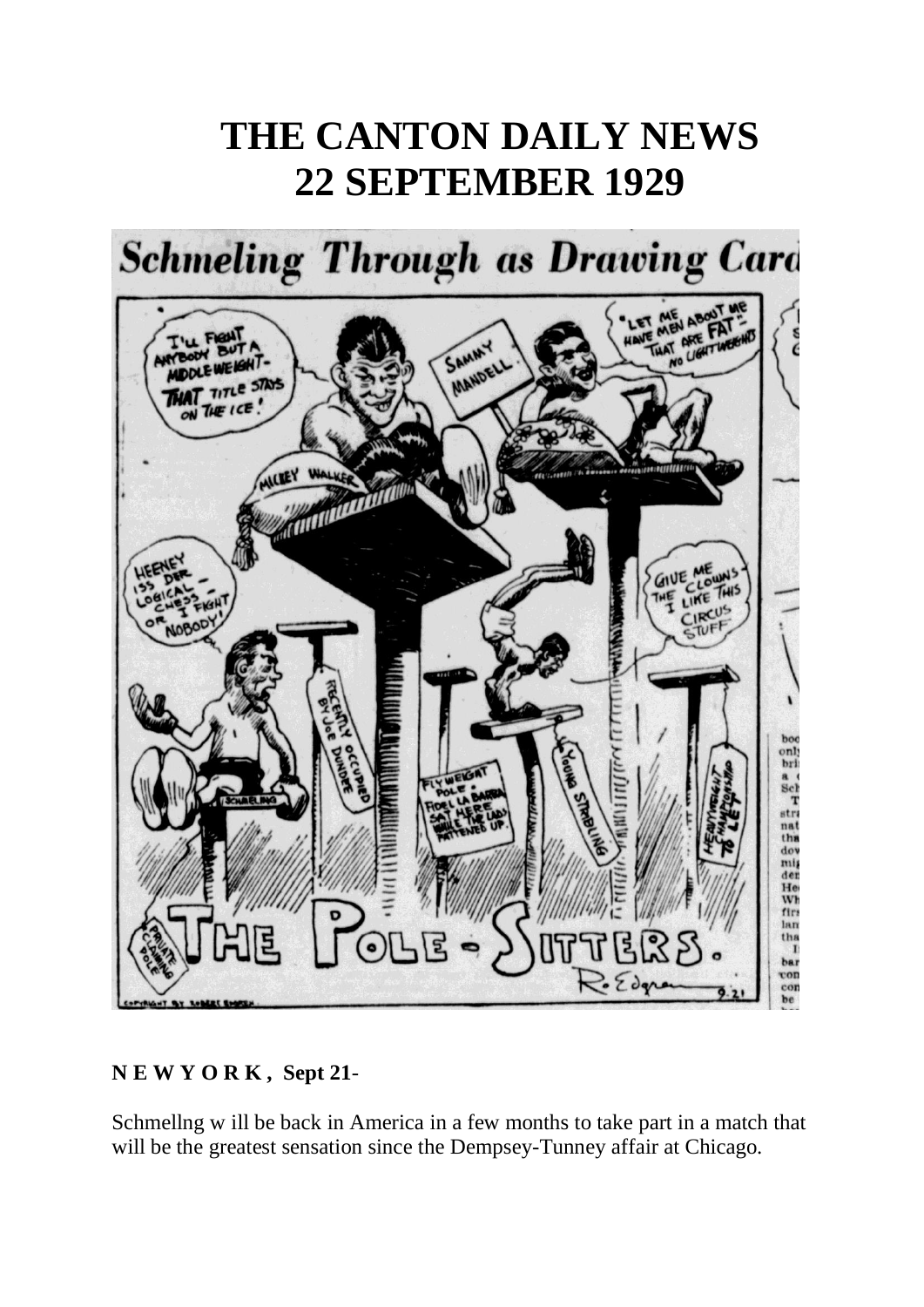That's the latest output of the almost defunct Schmeling ballyhoo.It is the last desperate effort to talk Schmeling into a bunch of money. The intimation probably is that Schmeling will be matched with Dempsey to fight some where or other about next April. Preferably, April 1st.

Schmeling won't he matched with Dempsey. The former heavyweight champion is looney yet, He knows what everyone else know s, that the Schmeling boom has busted and that the only thing that could possibly bring It to life again would be a campaign of real fighting by Schmeling.

The German and his board of strategy have shown a disinclination to hazard anything of that sort. Schmeling turned down a fight with Scott, which might have been dangerous. He demanded Heeney, knowing Heeney was least harm less. When Cam polo grabbed Heeney first Schmeling took it on the lam for Germany. And that's that.

If he comes back he'll still be barred by the New York boxing commission for dodging fight contracts, and that means he'll be barred in other states that have commissions There is no boxing of any importance now in the country, in states that have failed to legalize the sport and appoint com missions to safeguard it. The only place Schmeling could fight would be in Mexico — and the only place they rake in money down there is in the gambling joints.

Funny thing, Schmeling's board of managers tried to copy the Stribling family style. Under them management of P a and Ma, Mr. Young Stribling has am assed a fortune, and is going right on amassing. The Stribling family, brought up in the circus, is circus smart. W hen it was apparent that Willie wasn't in line to become a world's champion he was kept campaigning in the can brakes.

Willie is the hero of all the small towns and some of the cities, in the south. He is a splendid fig u re  $-$  a t a glance absolutely heroic. Built like a G reek athlete because he always has trained like a circus performer, handsome, frank and smiling, pleasant an d friendly, the boy naturally makes friends everywhere. No one could help liking him . Even without liking his style of fighting.

He la a very clever boxer and could be a champion lf he had the wind of a fighting heart that makes a champion, for he has everything else, including a dangerous punch. But he doesn't like the rough going unless he provided the roughing himself. T hats where he falls short of being a championship possibility.